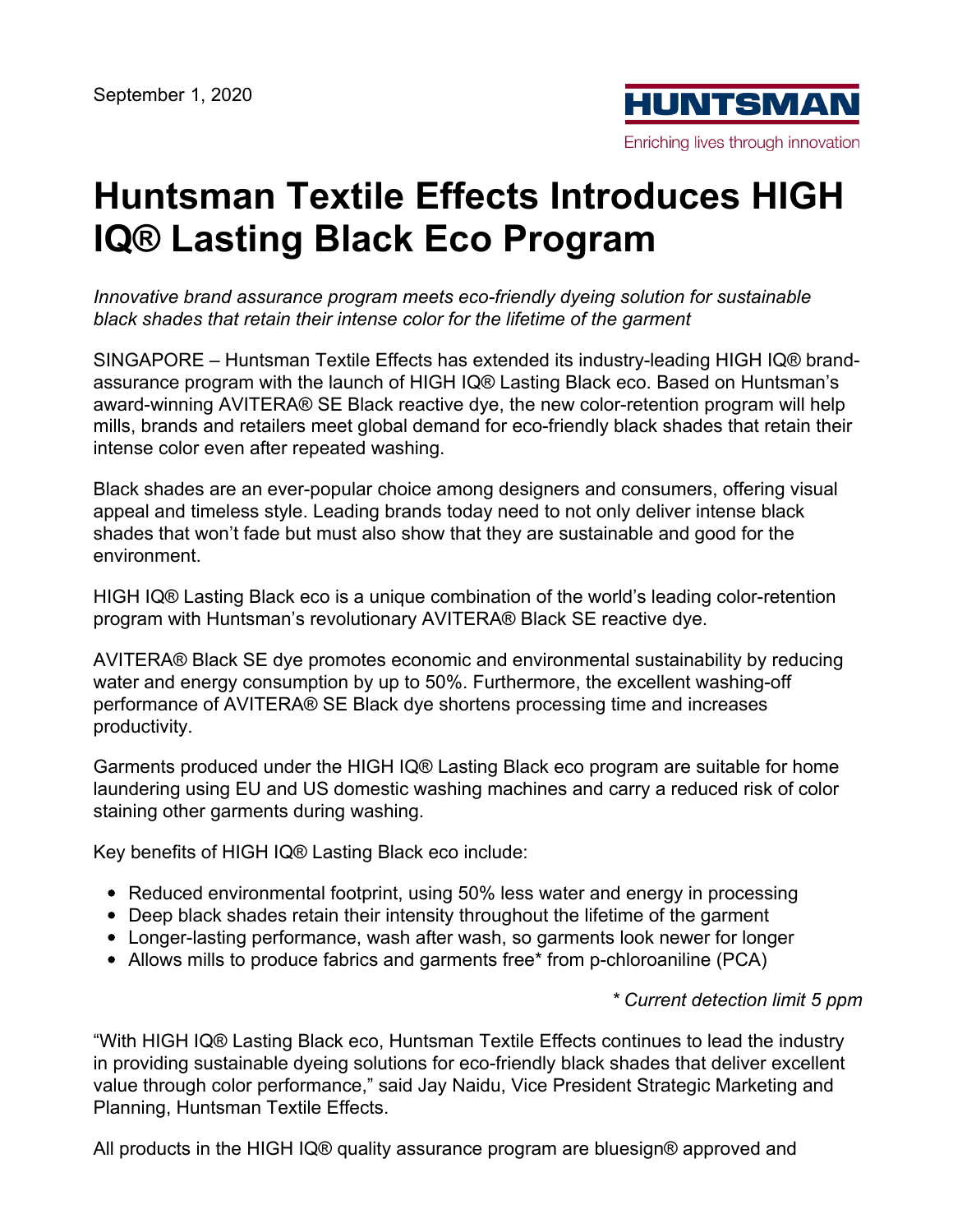suitable for STANDARD 100 by OEKO-TEX® certified textile products(1), meeting the requirements of the world's most exacting global brands.

For more information about the HIGH IQ® program, visi[twww.high-IQ.com](http://www.high-iq.com/)

bluesign® is a registered trademark of Bluesign Technologies AG. Chemical products carrying the bluesign® approved label meet the strict ecological and toxicological requirements of the bluesign® criteria. Properly applied they allow the production of bluesign® approved textiles and accessories with a minimum impact on people and the environment. For more information visit [www.bluesign.com](http://www.bluesign.com/)

OEKO-TEX® is a registered trademark of OEKO-TEX® Association.

(1) Standard 100 by OEKO-TEX®, Edition 02/2020 at 22nd January 2020. Standard 100 by OEKO-TEX® refers to ready goods only. Therefore, we only confirm that the products listed can be used for textiles which (when used as recommended) will comply with the requirements of Standard 100 by OEKO-TEX® version 02/2020

#### **About Huntsman:**

*Huntsman Corporation is a publicly traded global manufacturer and marketer of differentiated chemicals with 2019 revenues of approximately \$7 billion. Our chemical products number in the thousands and are sold worldwide to manufacturers serving a broad and diverse range of consumer and industrial end markets. We operate more than 75 manufacturing and R&D facilities in approximately 30 countries and employ approximately 10,000 associates within our 4 distinct business divisions. For more information about Huntsman, please visit the company's website at [www.huntsman.com.](http://www.huntsman.com/)*

# **About Huntsman Textile Effects**

*Huntsman Textile Effects is the leading global provider of high quality dyes, chemicals and digital inks to the textile and related industries. With operations in more than 90 countries and seven primary manufacturing facilities in six countries (China, Germany, India, Indonesia, Mexico and Thailand), Huntsman Textile Effects is uniquely positioned to provide prompt and expert technical service wherever our customers are based. Sustainability, innovation and collaboration are at the heart of what we do. We use cutting edge technology to develop solutions and create innovative products with intelligent effects such as durable water repellents, color fastness, sun protection or state-of-the-art dyes which reduce water and energy consumption. For more information about Huntsman Textile Effects, please visit [www.huntsman.com/textile\\_effects.](http://www.huntsman.com/textile_effects)*

# *Forward-Looking Statements*

*Statements in this release that are not historical are forward-looking statements. These statements are based on management's current beliefs and expectations. The forwardlooking statements in this release are subject to uncertainty and changes in circumstances and involve risks and uncertainties that may affect the company's operations, markets, products, services, prices and other factors as discussed in the Huntsman companies' filings with the U.S. Securities and Exchange Commission. Significant risks and uncertainties may relate to, but are not limited to, financial, economic, competitive, environmental, political,*